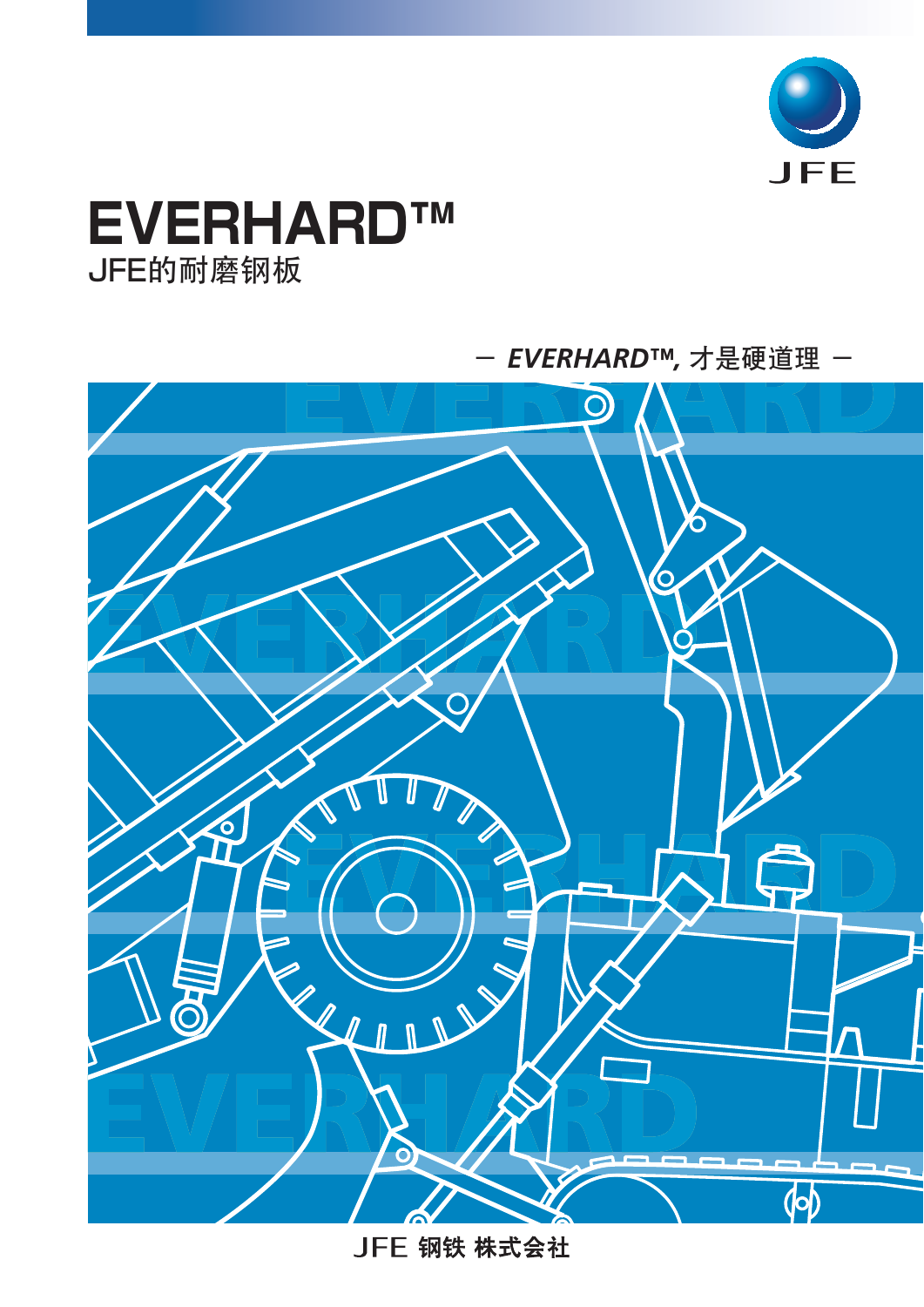

从 1955年开始率先生产和销售耐磨钢板,作为重要材料应用于 工程机械、矿山机械以及农业机械等领域,深受广大客户的欢 迎。

JFE钢铁在成功开发了耐磨性超过布氏硬度 500级别的超 级耐磨钢"EVERHARD-SP"之后,进一步运用最先进的工艺成功开发了可在 -40℃ (-40℉ )温度下保证低温韧性的 EVERHARD-C400LE、EVERHARD-C450LE 以及 EVERHARD-C500LE,赢得客户的好评。以下介绍 JFE钢铁的耐磨钢板 "EVERHARD™"的产品阵容。在此感谢广大客户平日给予我们的支持,今后还敬 请继续惠顾为盼。



## 目录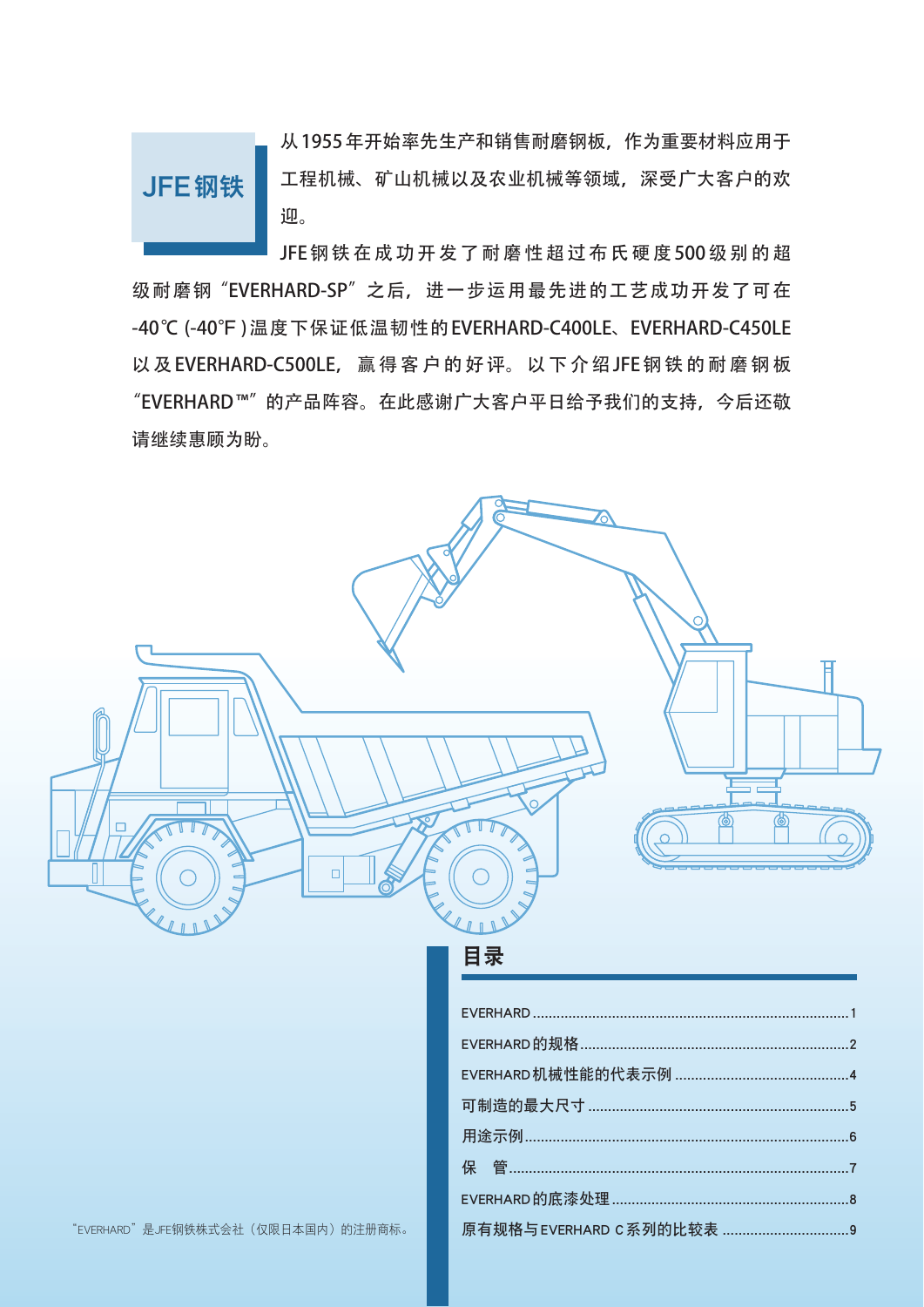

## 品种多样

EVERHARD的产品阵容分9类,包括5种标准系列、可在-40℃(-40℃)的温度下保证低温韧性并考虑内部硬度的3种高韧性系列以 及1种超级耐磨钢EVERHARD-SP。

关于C系列,规格名称内的数值采用表面布氏硬度的目标值(=平均值),以便于客户了解各种规格的特性,同时严格执行表 面布氏硬度的保证范围,致力于减少客户在使用中发生加工性能不均匀的现象。

#### 标准系列

减少了化学成分的合金添加量,着眼于钢板硬度 的标准型产品。考虑板厚超过100mm的厚板加工性能的 EVERHARD-C340. 以及用干制作衬板及其它简单形状工件, 特别强调耐磨性能的耐磨性能的EVERHARD-C550新加入了产 品阵容。

#### 超级耐磨钢(EVERHARD-SP)

从降低运行成本方面考虑, 始终要求提高耐磨钢的寿 命。但是从焊接性和加工性方面考虑,采用已往的工艺很难 制造耐磨性超出布氏硬度500级别的钢材。

JFE钢铁开发的"EVERHARD-SP"不但没有降低焊接性和 加工性,而且具有比常规布氏硬度500级别更高的耐磨性。

#### 高韧性系列

JFE钢铁运用最先进工艺, 开发了以往难以实现、对 -40℃(-40°F)低温下的韧性保证表面布氏硬度达500的高级别 耐磨钢。尤其话合在寒冷地区使用、承受强力冲击等、要求 高韧性以及需要保证内部硬度等用途。同时,该系列具备高 耐焊接裂纹性能 因此可放心使用。

## 质量优异

JFE钢铁的耐磨钢板在积累了长期生产经验的最先进钢铁厂制造,采用了最新热处理技术,严格进行质量管理。不但对于耐磨 性,而且在焊接性和加工性方面也进行了精心考虑,具备优异的质量。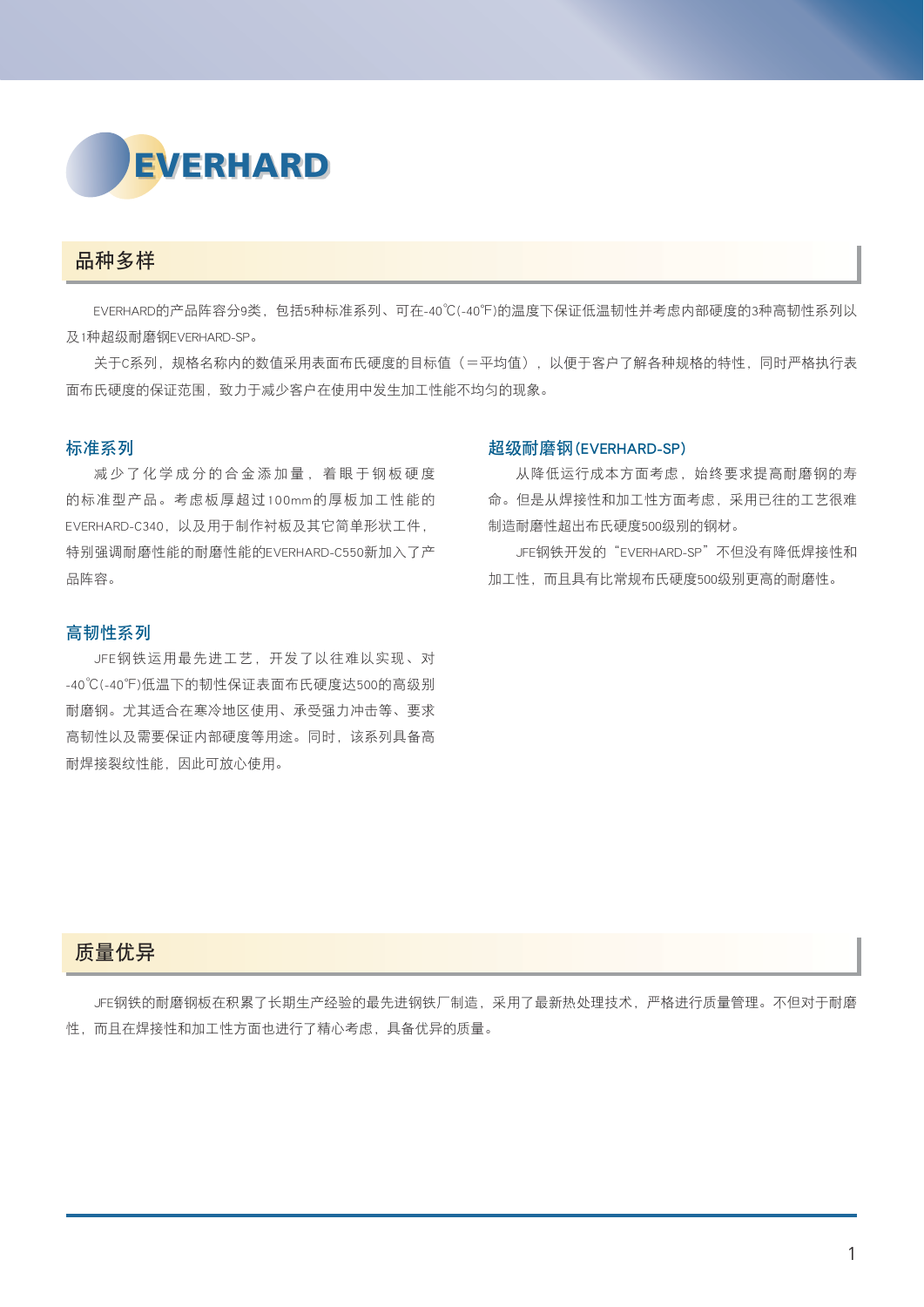EVERHARD**的规格** 

JFE钢铁的耐磨钢是保证如下所示化学成分(钢包内取样分析)和钢板表面布氏硬度以及韧性的非结构用钢板,因此对用于结构 用途时要求的抗拉强度和延伸率恕不予保证。若需要抗拉强度和延伸率的参考值,请参照技术资料。

#### 1. 化学成分

| 型           |                    | 适用板厚           |           | 化学成分(%)*                             |            |            |             |                         |                          |            |              |       |       |            |  |
|-------------|--------------------|----------------|-----------|--------------------------------------|------------|------------|-------------|-------------------------|--------------------------|------------|--------------|-------|-------|------------|--|
| 휵           | 商品名称               | (mm)           | 热处理       | $\mathsf{C}$                         | Si         | Mn         | P           | $\overline{\mathsf{S}}$ | Cr                       | Mo         | $\mathsf{V}$ | Ti    | B     | Ceq**      |  |
|             | EVERHARD-C340      | $38 - 160$     |           | 0.20<br>以下                           |            |            |             |                         | 1.50<br>以下               | 0.50<br>以下 | 0.10<br>以下   |       |       |            |  |
|             |                    | $6(5) - 50.8$  |           | 0.20                                 |            |            |             |                         | 0.40<br>以下               |            |              |       |       |            |  |
|             | EVERHARD-C400      | $50.9 - 101.6$ |           | 以下                                   |            |            |             |                         | 1.20<br>以下               | 0.50<br>以下 |              |       |       |            |  |
| 标<br>准      |                    | $6(5) - 50.8$  | 特殊        | 0.25                                 | 0.55       | 1.60       | 0.030       | 0.030                   | 0.80<br>以下               |            |              | 0.020 | 0.004 |            |  |
| 系<br>列      | EVERHARD-C450      | $50.9 - 101.6$ | 热处理       | 以下<br>以下<br>0.30<br>以下<br>0.35<br>以下 | 以下         | 以下         | 以下          | 1.50<br>以下              | 0.50<br>以下               |            | 以下           | 以下    |       |            |  |
|             | EVERHARD-C500      | $6(5) - 50.8$  |           |                                      |            |            |             |                         | 0.80<br>以下               |            |              |       |       |            |  |
|             |                    | $50.9 - 101.6$ |           |                                      |            |            |             |                         | 1.50<br>以下               | 0.50<br>以下 |              |       |       |            |  |
|             | EVERHARD-C550      | $6 - 32$       |           |                                      |            |            |             | 0.80<br>以下              |                          |            |              |       |       |            |  |
|             | EVERHARD-C400LE    | $6(5) - 19$    |           | 0.17<br>以下                           |            |            |             |                         | 0.40<br>以下               | 0.35<br>以下 |              |       |       | 0.40<br>以下 |  |
|             |                    | $19.1 - 32$    |           |                                      |            |            |             |                         | 0.40<br>以下               | 0.35<br>以下 |              |       |       | 0.43<br>以下 |  |
|             |                    | $32.1 - 60$    |           |                                      |            |            |             |                         | 1.20<br>以下               | 0.50<br>以下 |              |       |       | 0.58<br>以下 |  |
| 高<br>韧      |                    | $6(5) - 19$    | 特殊        |                                      | 0.55       | 1.60       | 0.020       | 0.010                   | 0.80<br>以下               | 0.35<br>以下 |              | 0.020 | 0.004 | 0.50<br>以下 |  |
| 性<br>系<br>列 | EVERHARD-C450LE    | $19.1 - 32$    | 热处理       | 0.23<br>以下                           | 以下         | 以下         | 以下          | 以下                      | 0.80<br>以下               | 0.35<br>以下 |              | 以下    | 以下    | 0.53<br>以下 |  |
|             |                    | $32.1 - 50.8$  |           |                                      |            |            |             |                         | 1.20<br>以下               | 0.50<br>以下 |              |       |       | 0.65<br>以下 |  |
|             |                    | $6(5) - 19$    |           | 0.29                                 |            |            |             |                         | 0.80<br>以下               | 0.35       |              |       |       | 0.55<br>以下 |  |
|             | EVERHARD-C500LE    | $19.1 - 32$    |           | 以下                                   |            |            |             |                         | 0.80<br>以下               | 以下         |              |       |       | 0.58<br>以下 |  |
| 超级          | <b>EVERHARD-SP</b> | $6 - 65$       | 特殊<br>热处理 | 0.35<br>以下                           | 0.55<br>以下 | 1.60<br>以下 | 0.030<br>以下 | 以下                      | $0.030$ $0.50 -$<br>1.50 | 添加了其他合金元素  |              |       |       |            |  |

关于()内的数值,请与本公司商谈。

\* 根据需要, 有时会添加上表中以外的元素。以上列出的化学成分来自对钢水的化学分析。

 $**$  Ceq=C+Mn/6+(Cu+Ni)/15+(Cr+Mo+V)/5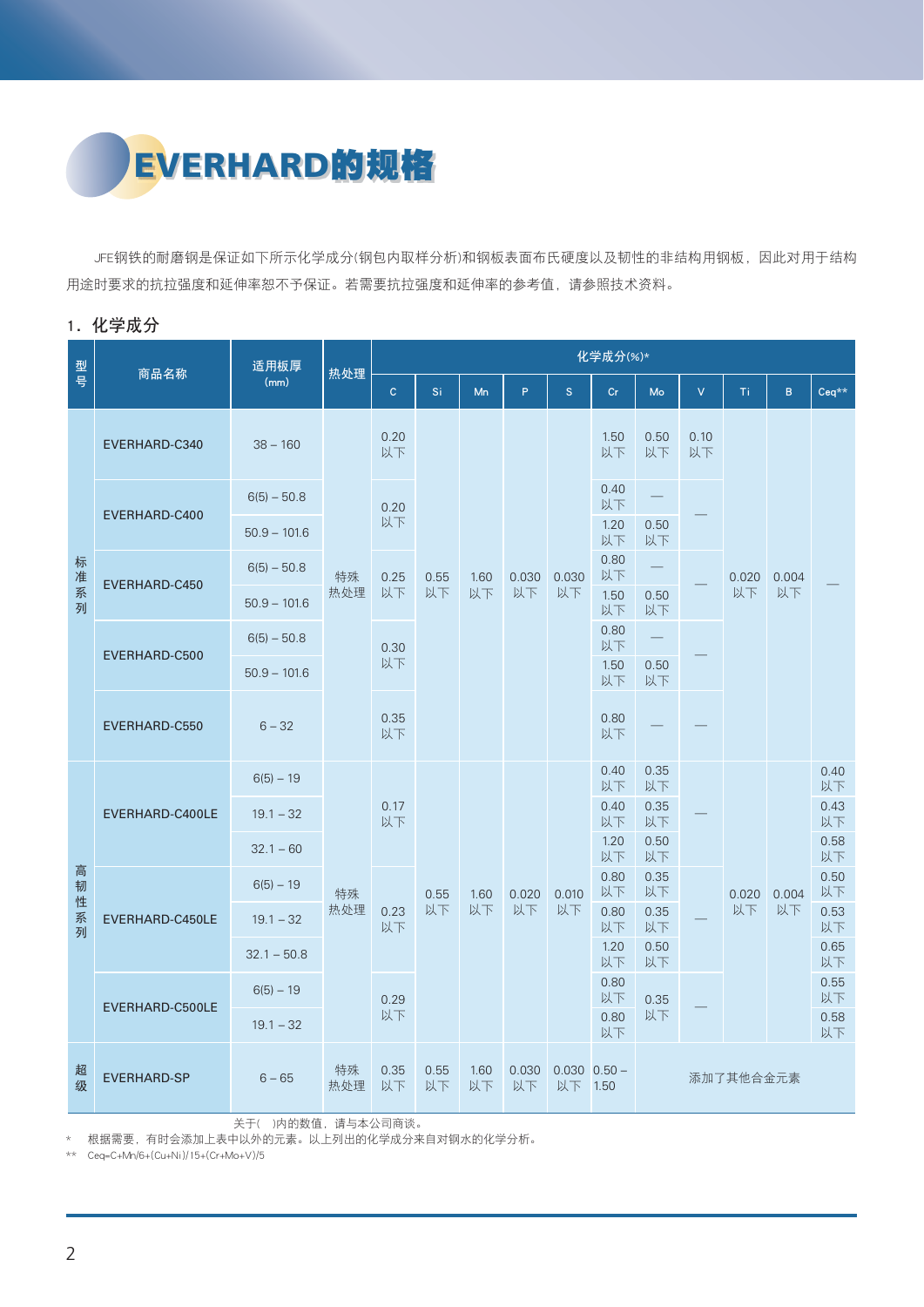

### 2.机械性能

|                  |                    |                | 表面布氏硬度                      | 夏氏冲击特性(2mmV)           |                    |                                                              |  |  |
|------------------|--------------------|----------------|-----------------------------|------------------------|--------------------|--------------------------------------------------------------|--|--|
| 型号               | 商品名称               | 适用板厚<br>(mm)   | [保证值]<br>(29.42kN)<br>5点平均值 | 试验温度<br>$({\degree}C)$ | 夏氏吸收能量(J)<br>[保证值] | Ceq. $(%)*$<br>[保证值]                                         |  |  |
|                  | EVERHARD-C340      | $38 - 160$     | 340±30                      |                        |                    |                                                              |  |  |
|                  | EVERHARD-C400      | $6(5) - 101.6$ | $400 + 30$                  |                        |                    |                                                              |  |  |
| 标<br>准<br>系<br>列 | EVERHARD-C450      | $6(5) - 101.6$ | 450±25                      |                        |                    |                                                              |  |  |
|                  | EVERHARD-C500      | $6(5) - 101.6$ | $500 + 40$                  |                        |                    |                                                              |  |  |
|                  | EVERHARD-C550      | $6 - 32$       | $550 \pm 40$                |                        |                    |                                                              |  |  |
|                  | EVERHARD-C400LE    | $6(5) - 11.9$  | $400 + 30$                  |                        |                    | $≤0.40$ (5≤t≤19)<br>$\leq$ 0.43 (19 <t<math>\leq32)</t<math> |  |  |
|                  |                    | $12 - 60$      |                             | $-40$                  | $\geq$ 27          | $≤0.58$ (32 < t ≤ 60)                                        |  |  |
| 高<br>韧<br>性      | EVERHARD-C450LE    | $6(5) - 11.9$  | $450 \pm 25$                |                        |                    | $≤0.50$ (5≤t≤19)<br>$≤0.53(19 < t ≤ 32)$                     |  |  |
| 系<br>列           |                    | $12 - 50.8$    |                             | $-40$                  | $\geq$ 27          | $≤0.65$ (32 <t td="" ≤50.8)<=""></t>                         |  |  |
|                  |                    | $6(5) - 11.9$  |                             |                        |                    | $≤0.55$ (5 ≤t ≤ 19)                                          |  |  |
|                  | EVERHARD-C500LE    | $12 - 32$      | $500 + 40$                  | $-40$                  | $\geq$ 21          | $≤0.58(19 < t ≤ 32)$                                         |  |  |
| 超<br>级           | <b>EVERHARD-SP</b> | $6 - 65$       | 401以上                       |                        |                    |                                                              |  |  |

! ! ! ߔᅢ)ā\*وืLjഋᅳӊާ๖ඨຮă! ! ! ! +Dfr/>D,No07,)Dv,Oj\*026,)Ds,Np,W\*06

## 3.外观、形状、尺寸和质量及其公差

执行JIS(日本工业标准)G3193。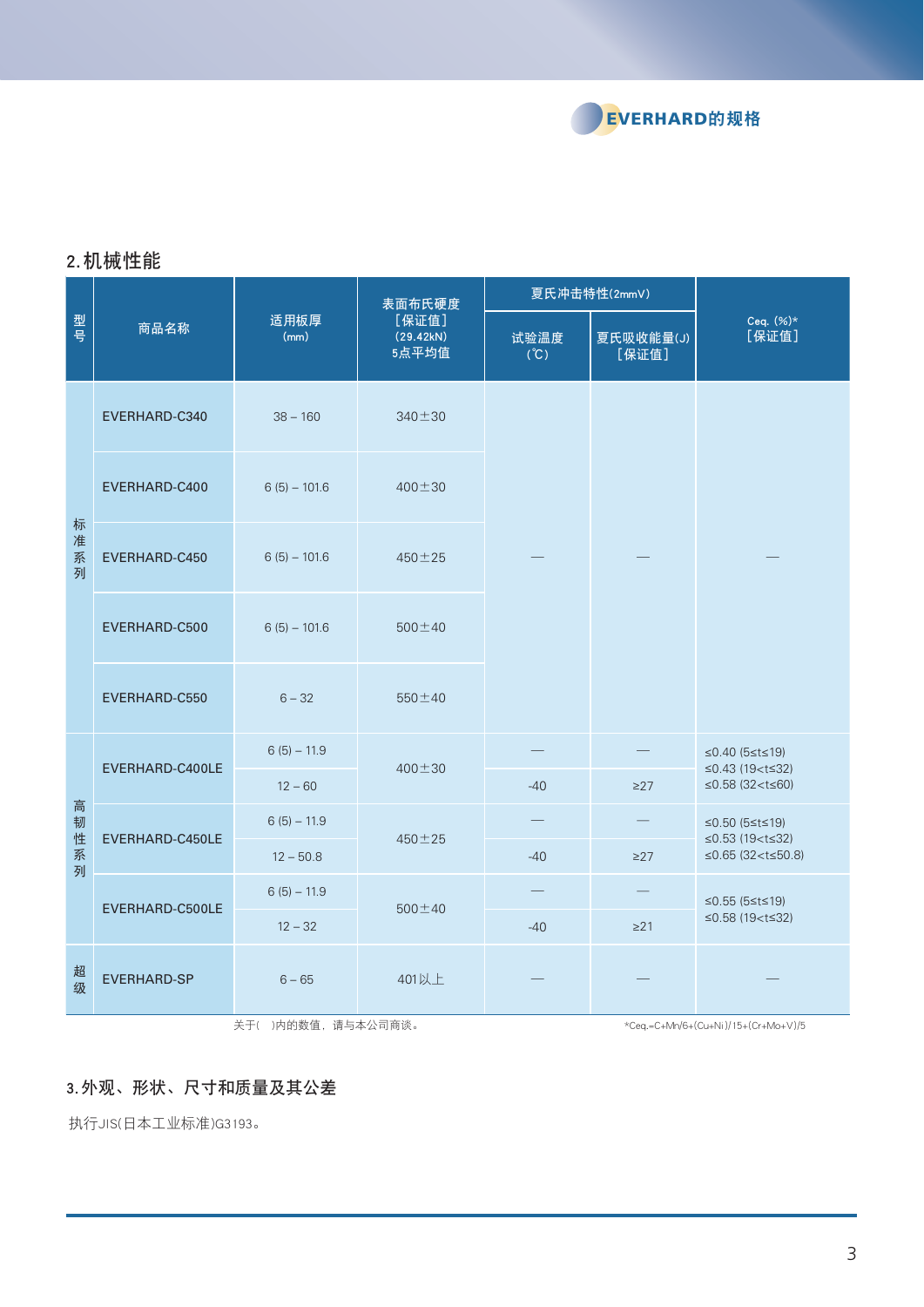# EVERHARD机械性能的代表示例

|                 |      | 机械性能                 |        |                                        |                                        |                |                      |                                                                                                               |                           |             |                             |                                  |  |  |
|-----------------|------|----------------------|--------|----------------------------------------|----------------------------------------|----------------|----------------------|---------------------------------------------------------------------------------------------------------------|---------------------------|-------------|-----------------------------|----------------------------------|--|--|
|                 | 板厚   |                      |        | 抗拉试验                                   |                                        |                |                      | 弯曲试验                                                                                                          |                           |             | 夏氏冲击试验                      | 硬度试验                             |  |  |
| 商品名称            | (mm) | 试样                   | 方向     | 屈服强度<br><b>YS</b><br>N/mm <sup>2</sup> | 抗拉强度<br><b>TS</b><br>N/mm <sup>2</sup> | 延伸率<br>E1<br>% | 试样                   | 方向                                                                                                            | 弯曲半径<br>=板厚<br>$\times$ 3 | 方向          | 吸收能量<br>vE平均J               | 表面布<br>氏硬度<br>(29.42kN)<br>5点平均值 |  |  |
| EVERHARD-C400   | 19   | JIS<br>5号            | $\top$ | 1083                                   | 1246                                   | 21.0           | JIS<br>1号            | L                                                                                                             | 良好                        | L           | $0^{\circ}$ C<br>52         | 404                              |  |  |
| EVERHARD-C400LE | 19   | JIS<br>5号            | $\top$ | 1058                                   | 1308                                   | 23.0           | <b>JIS</b><br>1号     | L                                                                                                             | 良好                        | L           | $-40^{\circ}$ C<br>61       | 411                              |  |  |
| EVERHARD-C400LE | 60   | JIS<br>4号            | $\top$ | 971                                    | 1096                                   | 21.0           | JIS<br>1号            | L                                                                                                             | 良好                        | L           | $-40^{\circ}$ C<br>189      | 416                              |  |  |
| EVERHARD-C450   | 19   | JIS<br>5号            | $\top$ | 1163                                   | 1316                                   | 20.0           | <b>JIS</b><br>1号     | L                                                                                                             | 良好                        | $\mathsf L$ | $O^{\circ}C$<br>48          | 453                              |  |  |
| EVERHARD-C450LE | 20   | JIS<br>5号            | $\top$ | 1121                                   | 1442                                   | 19.6           | JIS<br>1号            | L                                                                                                             | 良好                        | L           | $-40^{\circ}$ C<br>45       | 450                              |  |  |
| EVERHARD-C450LE | 32   | <b>JIS</b><br>5号     | $\top$ | 1106                                   | 1402                                   | 24.0           | JIS<br>1号            | L                                                                                                             | 良好                        | L           | $-40^{\circ}$ C<br>33       | 447                              |  |  |
| EVERHARD-C450LE | 50   | JIS<br>4号            | $\top$ | 1008                                   | 1290                                   | 15.0           | <b>JIS</b><br>1号     | L                                                                                                             | 良好                        | L           | $-40^{\circ}$ C<br>39       | 469                              |  |  |
| EVERHARD-C500   | 19   | JIS<br>5号            | $\top$ | 1297                                   | 1449                                   | 17.7           | JIS<br>1号            | L                                                                                                             | 良好                        |             |                             | 508                              |  |  |
| EVERHARD-C500LE | 20   | $JIS$<br>5号          | T      | 1203                                   | 1681                                   | 17.0           | JIS<br>1묵            | L                                                                                                             | 良好                        | L           | $-40^{\circ}$ C<br>42       | 502                              |  |  |
| EVERHARD-SP     | 35   | JIS<br>5号            | $\top$ | 1104                                   | 1352                                   | 10.7           | $\mathsf{JIS}$<br>1号 | $\mathsf{L}% _{0}\left( \mathcal{A}_{0}\right) ^{\ast }=\mathsf{L}_{0}\left( \mathcal{A}_{0}\right) ^{\ast }$ | 良好                        |             |                             | 455                              |  |  |
| EVERHARD-360A   | 19   | $\mathsf{JIS}$<br>5号 | $\top$ | 1147                                   | 1203                                   | 23.9           | $\mathsf{JIS}$<br>1号 | L                                                                                                             | 良好                        | L           | $0^{\circ}\!{\rm C}$<br>156 | 388                              |  |  |
| EVERHARD-500A   | 20   | JIS<br>5号            | $\top$ | 1321                                   | 1516                                   | 22.9           | $\mathsf{JIS}$<br>1号 | $\mathsf L$                                                                                                   | 良好                        | $\mathsf L$ | $0^{\circ}$ C<br>65         | 542                              |  |  |

方向: T(横向)

L(纵向)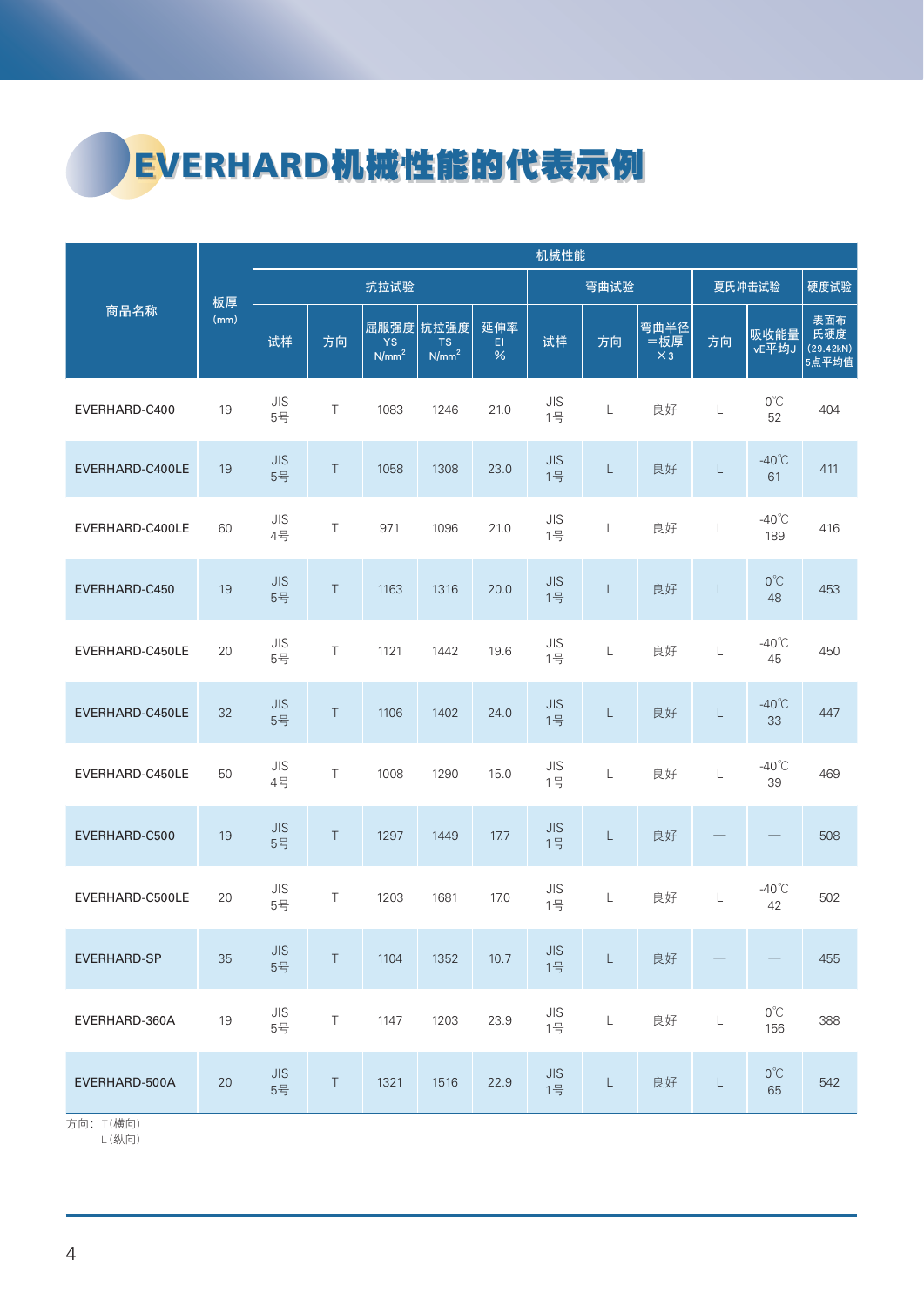

|                  |                 |                 |                 |                 |                 |                 |                 |                 |                 |                 |                 |                 |                 |                 |                 |                 |                 |                 | 产品长度: m         |
|------------------|-----------------|-----------------|-----------------|-----------------|-----------------|-----------------|-----------------|-----------------|-----------------|-----------------|-----------------|-----------------|-----------------|-----------------|-----------------|-----------------|-----------------|-----------------|-----------------|
| 宽度(mm)<br>厚度(mm) | 1501<br>$-1800$ | 1801<br>$-2000$ | 2001<br>$-2200$ | 2201<br>$-2400$ | 2401<br>$-2600$ | 2601<br>$-2800$ | 2801<br>$-3000$ | 3001<br>$-3200$ | 3201<br>$-3400$ | 3401<br>$-3600$ | 3601<br>$-3800$ | 3801<br>$-4000$ | 4001<br>$-4200$ | 4201<br>$-4400$ | 4401<br>$-4600$ | 4601<br>$-4800$ | 4801<br>$-5000$ | 5001<br>$-5200$ | 5201<br>$-5300$ |
| $6.0 -$<br>6.9   | 18              | 16              | 14              | 12              | 12              | 10              |                 |                 |                 |                 |                 |                 |                 |                 |                 |                 |                 |                 |                 |
| $7.0 -$<br>7.9   | 18              | 16              | 14              | 12              | 12              | 10              |                 |                 |                 |                 |                 |                 |                 |                 |                 |                 |                 |                 |                 |
| 8.9<br>$8.0 -$   | 18              | 16              | 14              | 12              | 12              | 10              |                 |                 |                 |                 |                 |                 |                 |                 |                 |                 |                 |                 |                 |
| $9.0 - 9.9$      | 18              | 16              | 14              | 12              | 12              | 10              |                 |                 |                 |                 |                 |                 |                 |                 |                 |                 |                 |                 |                 |
| $10.0 - 11.9$    | 22              | 20              | 18              | 16              | 14              | 14              | 12              |                 |                 |                 |                 |                 |                 |                 |                 |                 |                 |                 |                 |
| $12.0 - 12.9$    | 22              | 20              | 18              | 16              | 14              | 14              | 12              |                 |                 |                 |                 |                 |                 |                 |                 |                 |                 |                 |                 |
| $13.0 - 13.9$    | 22              | 20              | 18              | 16              | 14              | 14              | 12              |                 |                 |                 |                 |                 |                 |                 |                 |                 |                 |                 |                 |
| $14.0 - 22.0$    | 22              | 20              | 18              | 16              | 14              | 14              | 12              |                 |                 |                 |                 |                 |                 |                 |                 |                 |                 |                 |                 |
| $22.1 - 24.0$    | 24              | 22              | 22              | 20              | 18              | 16              | 14              | 12              |                 |                 |                 |                 |                 |                 |                 |                 |                 |                 |                 |
| $24.1 - 26.0$    | 25              | 24              | 22              | 22              | 20              | 18              | 16              | 14              | 12              |                 |                 |                 |                 |                 |                 |                 |                 |                 |                 |
| $26.1 - 28.0$    | 25              | 25              | 24              | 24              | 22              | 22              | 20              | 18              | 16              | 14              | 12              |                 |                 |                 |                 |                 |                 |                 |                 |
| $28.1 - 30.0$    | 25              | 25              | 25              | 25              | 25              | 24              | 22              | 20              | 20              | 18              | 18              | 16              | 16              |                 |                 |                 |                 |                 |                 |
| $30.1 - 35.0$    | 25              | 25              | 25              | 25              | 25              | 25              | 24              | 22              | 22              | 22              | 20              | 20              | 20              | 18              | 18              | 18              |                 |                 |                 |
| $35.1 - 40.0$    | 25              | 25              | 25              | 25              | 25              | 25              | 25              | 24              | 22              | 22              | 22              | 20              | 20              | 20              | 19              | 18              |                 |                 |                 |
| $40.1 - 45.0$    | 25              | 25              | 25              | 25              | 25              | 25              | 25              | 25              | 24              | 23              | 22              | 20              | 19              | 19              | 18              | 17              | 16              | 16              |                 |
| $45.1 - 50.8$    | 25              | 25              | 25              | 25              | 25              | 25              | 25              | 23              | 22              | 20              | 20              | 18              | 17              | 17              | 16              | 15              | 15              | 14              |                 |
| $50.9 - 60.0$    | 25              | 23              | 23              | 21              | 24              | 22              | 20              | 19              | 18              | 17              | 16              | 15              | 14              | 14              | 13              | 13              | 12              | 11              |                 |
| $60.1 - 70.0$    | 22              | 19              | 20              | 18              | 20              | 19              | 17              | 16              | 15              | 14              | 14              | 13              | 12              | 12              | 11              | 11              | 10              | 10              |                 |
| $70.1 - 80.0$    | $19$            | 17              | $17\,$          | $16\,$          | $18\,$          | $16\,$          | 15              | 14              | $13\,$          | $13$            | 12              | 11              | 11              | $10$            | $10\,$          | 9.7             | $9.3\,$         | 8.9             |                 |
| $80.1 - 90.0$    | 17              | 15              | 15              | 14              | 16              | $14$            | 13              | 13              | 12              | 11              | 11              | $10$            | $9.8\,$         | 9.4             | $8.9\,$         | $8.6\,$         | $8.2\,$         | 7.9             |                 |
| $90.1 - 101.6$   | 15              | $13$            | 14              | 12              | 14              | $13$            | 12              | 11              | $10$            | 10              | $10$            | 9.3             | $8.8\,$         | 8.4             | $8.0\,$         | 7.7             | 7.4             | 7.1             |                 |

- .<br>一: 关于最大产品宽度, 请与本公司商谈。

5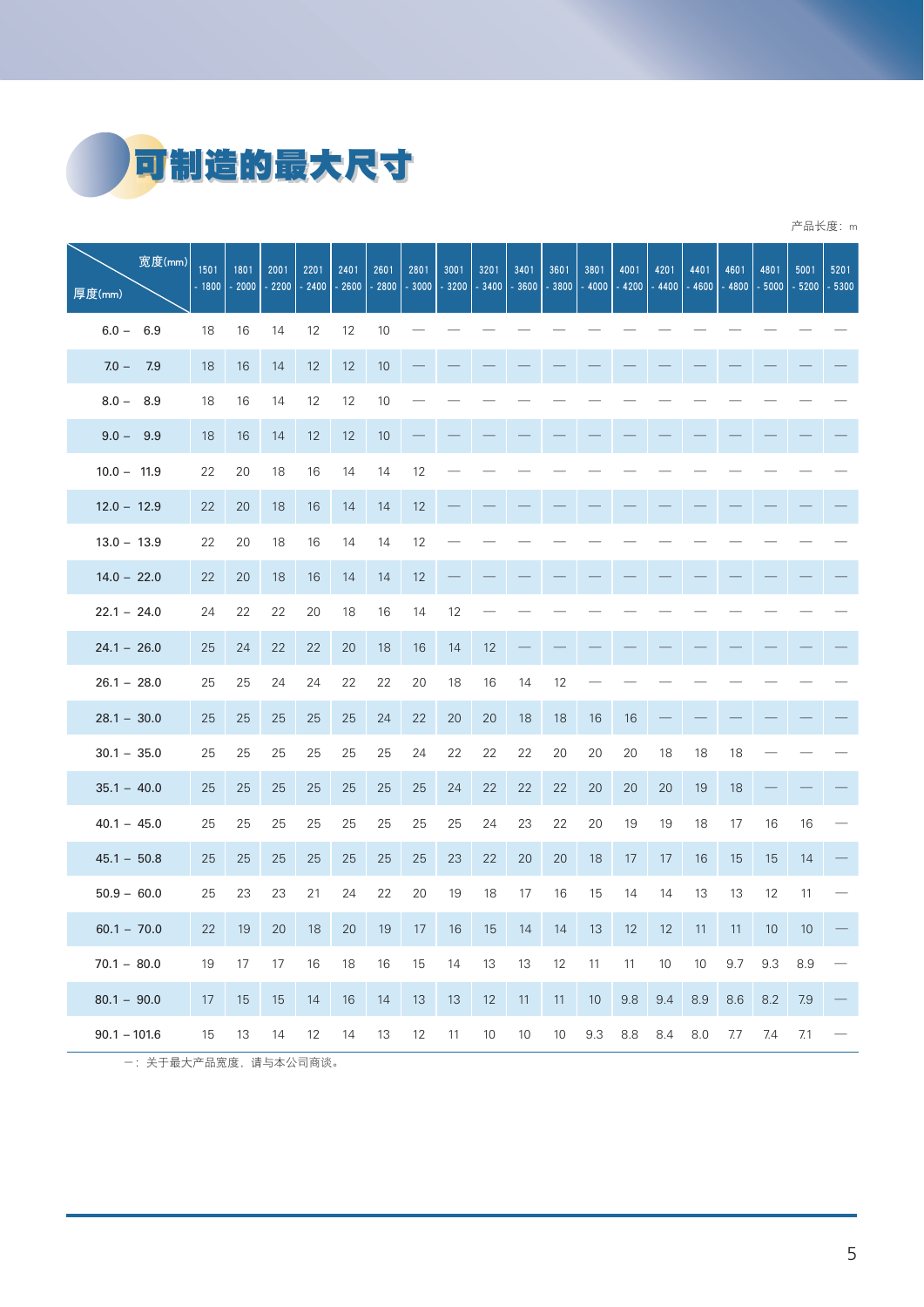

| 按行业分类   | 使用部位                                                                                                                                                                                                                 |
|---------|----------------------------------------------------------------------------------------------------------------------------------------------------------------------------------------------------------------------|
| 建筑、汽车工业 | ● 推土机推铲(铲斗)<br>推土机推土刮板<br>推土机铲斗外箍<br>● 拖车底盘<br>● 自卸卡车及卡车车箱板<br>● 挖泥机铲斗                                                                                                                                               |
| 水泥、矿业   | ● 制造预拌混凝土用涡轮搅拌机内衬材料<br>制造预拌混凝土用涡轮搅拌机搅拌叶片<br>● 水泥制造设备传送机料槽<br>● 掺土水泥混合机<br>● 固体物料输送管道(煤井用充气管)                                                                                                                         |
| 化学工业    | ● 沥青设备搅拌箱精整机<br>● 粗汽油分解装置砂子裂解法砂输送管<br>● 硫化矿料桶升降机                                                                                                                                                                     |
| 炼铁、煤气   | ● 高炉炉顶旋转料槽<br>高炉固定料槽、内衬、上部料斗内衬、浇口内衬<br>● 高炉煤气净化文丘里洗涤器、炉顶压控制阀<br>● 矿石用筛、转向分配器挡板<br>矿石用传送机旁路料槽<br>矿石用传送机料槽<br>矿石用卸料槽<br>● 焦炭用传送机卸料槽<br>焦炭用传送机料槽、堆料槽<br>● 旋转搅拌机用内衬<br>● 烧结厂组合传送机落口料槽板<br>振动给料机内衬<br>● 原料辊式给料机、炉底垫料辊式给料机 |
| 其<br>他  | ● 螺旋钻(钻土机)<br>• 切割机内衬                                                                                                                                                                                                |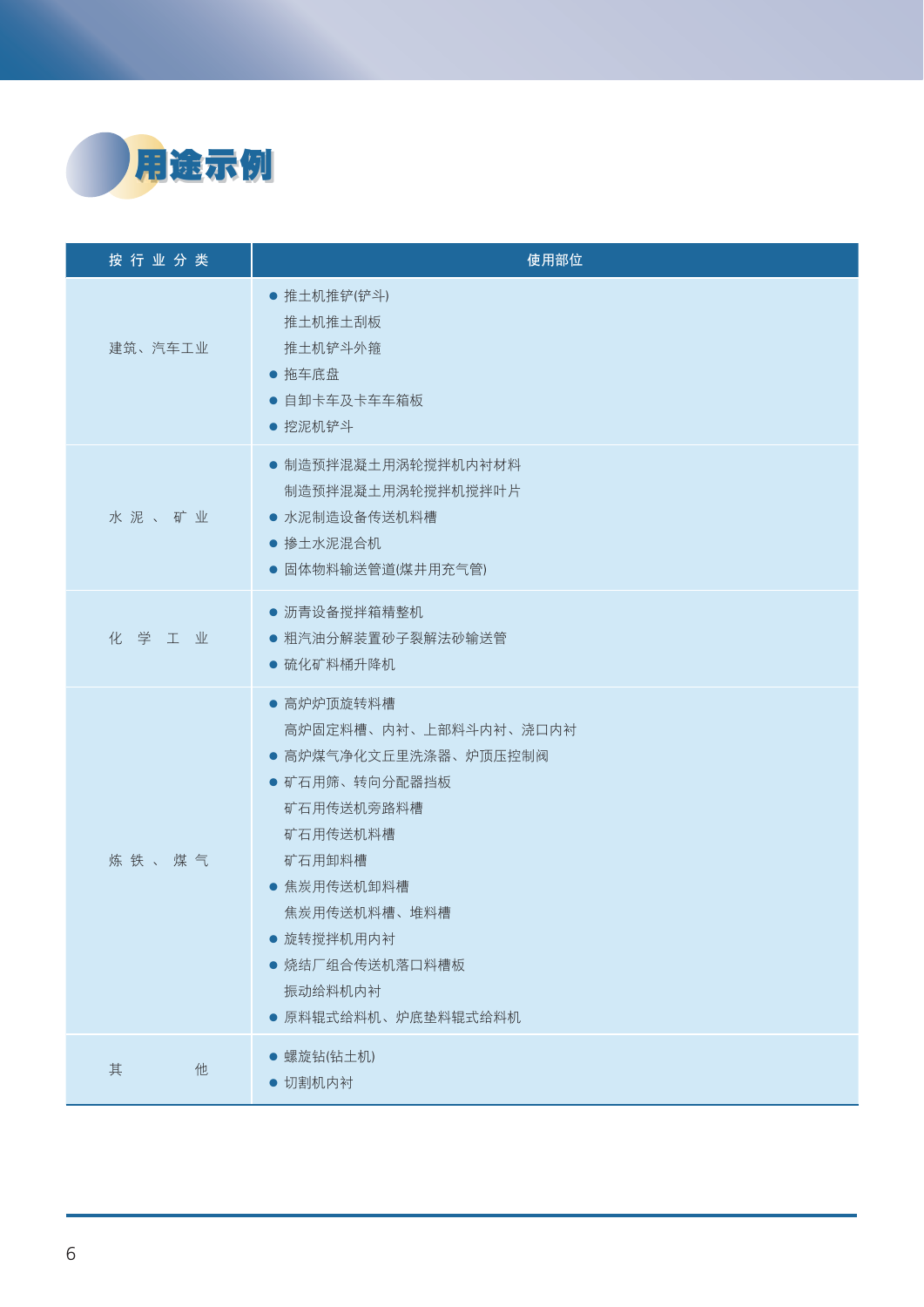

保管时请避免钢板发生弯曲、扭曲。为了防止腐蚀造成的点蚀和生锈引发裂纹,请使用防水布遮盖。为了排除防水布内部的 湿气, 请经常通风换气。



图 推荐的保管方法

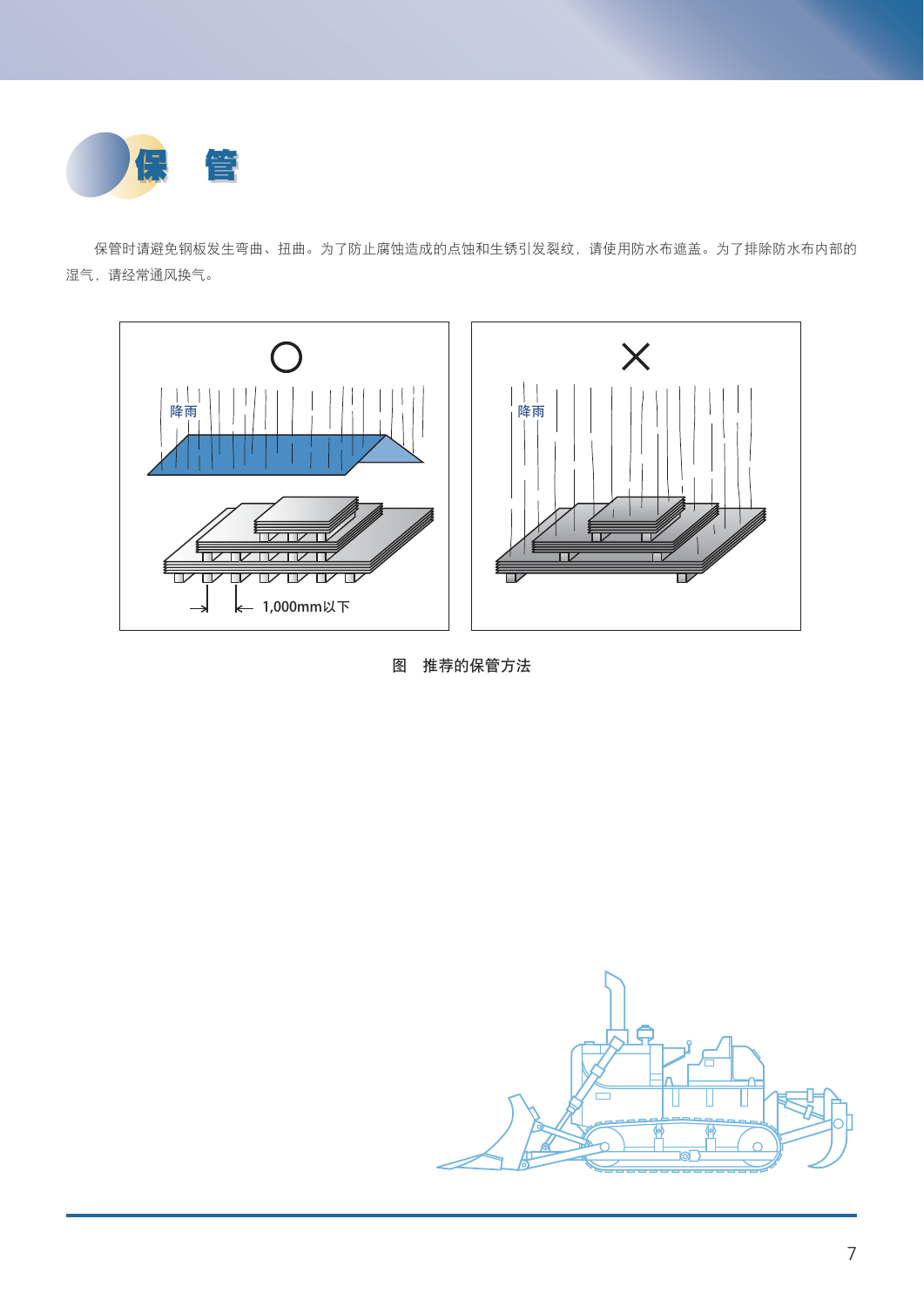

EVERHARD系列也可满足客户要求进行底漆(涂装)处理发货。本公司通常使用ALESCO(关西涂料株式会社)制造的SD ZINC 1000HA(S)作为厂内处理底漆。这种底漆对烷基硅酸酯基料的锌(Zn)粉调配品进行了改进,可发挥优异的切割性和焊接性。此外, 可将进行二氧化碳保护焊接时发生凹陷和气孔限制在最小程度。

为了提供上述性能,本公司严格管理底漆的层厚,控制在最佳范围。



采用底漆处理的标准EVERHARD厚钢板(EVERHARD-500(JFE-EH500))的典型外观示例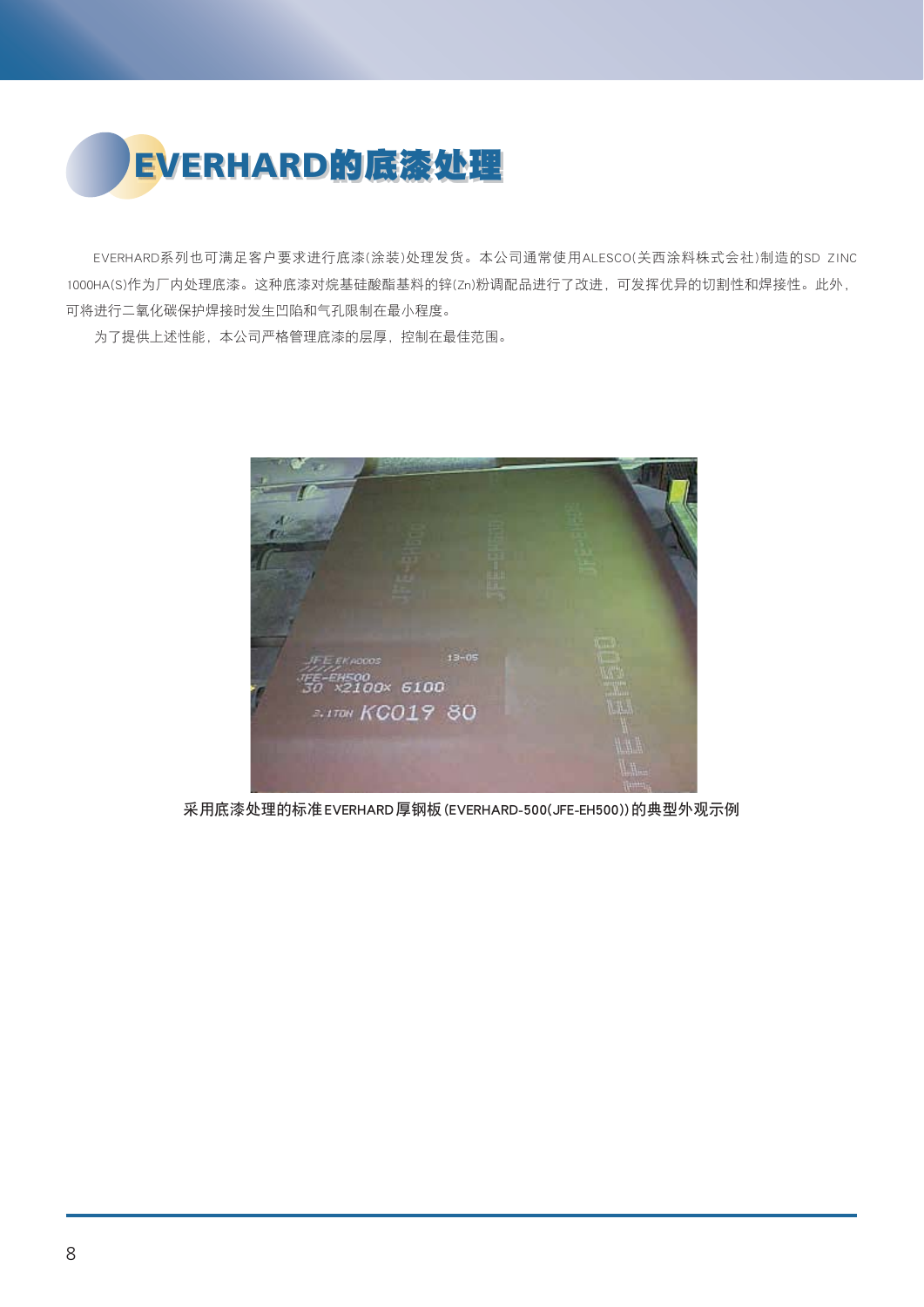原有规格与EVERHARD C系列的比较表

长期以来深受客户好评、包括合金系列在内的EVERHARD规格与C系列规格的比较如下表所示。当然,客户也可以继续按原有 规格订货。

|              |                | 原有规格(今后仍可订货)  |                                   | EVERHARD C系列    |                |                                   |  |  |  |  |
|--------------|----------------|---------------|-----------------------------------|-----------------|----------------|-----------------------------------|--|--|--|--|
| 种<br>类       | 商品名称           | 板厚<br>(mm)    | 表面布氏硬度<br>[保证值]<br>(29.42kN)5点平均值 | 商品名称            | 板厚<br>(mm)     | 表面布氏硬度<br>[保证值]<br>(29.42kN)5点平均值 |  |  |  |  |
|              |                |               |                                   | EVERHARD-C340   | $38 - 160$     | $340 \pm 30$                      |  |  |  |  |
|              | EVERHARD-360   | $6(5) - 50.8$ |                                   | EVERHARD-C400   | $6(5) - 101.6$ | $400 \pm 30$                      |  |  |  |  |
|              | EVERHARD-360A  | $6 - 101.6$   | 361以上                             |                 |                |                                   |  |  |  |  |
| 标<br>准系<br>列 | EVERHARD-400   | $6(5) - 50.8$ | 401以上                             | EVERHARD-C450   | $6(5) - 101.6$ | 450±25                            |  |  |  |  |
|              | EVERHARD-500   | $6(5) - 50.8$ | 477以上                             | EVERHARD-C500   | $6(5) - 101.6$ | $500 \pm 40$                      |  |  |  |  |
|              | EVERHARD-500A  | $6 - 101.6$   |                                   |                 |                |                                   |  |  |  |  |
|              |                |               |                                   | EVERHARD-C550   | $6 - 32$       | $550 \pm 40$                      |  |  |  |  |
| 高            | EVERHARD-360LE | $6(5) - 60$   | $400^{+40}_{-39}$                 | EVERHARD-C400LE | $6(5) - 60$    | $400 \pm 30$                      |  |  |  |  |
| 韧<br>性<br>系  | EVERHARD-400LE | $6(5) - 50.8$ | 450±40                            | EVERHARD-C450LE | $6(5) - 50.8$  | 450±25                            |  |  |  |  |
| 列            | EVERHARD-500LE | $6(5) - 32$   | $500^{+56}_{-23}$                 | EVERHARD-C500LE | $6(5) - 32$    | $500 \pm 40$                      |  |  |  |  |

关于()内的数值,请与本公司商谈。